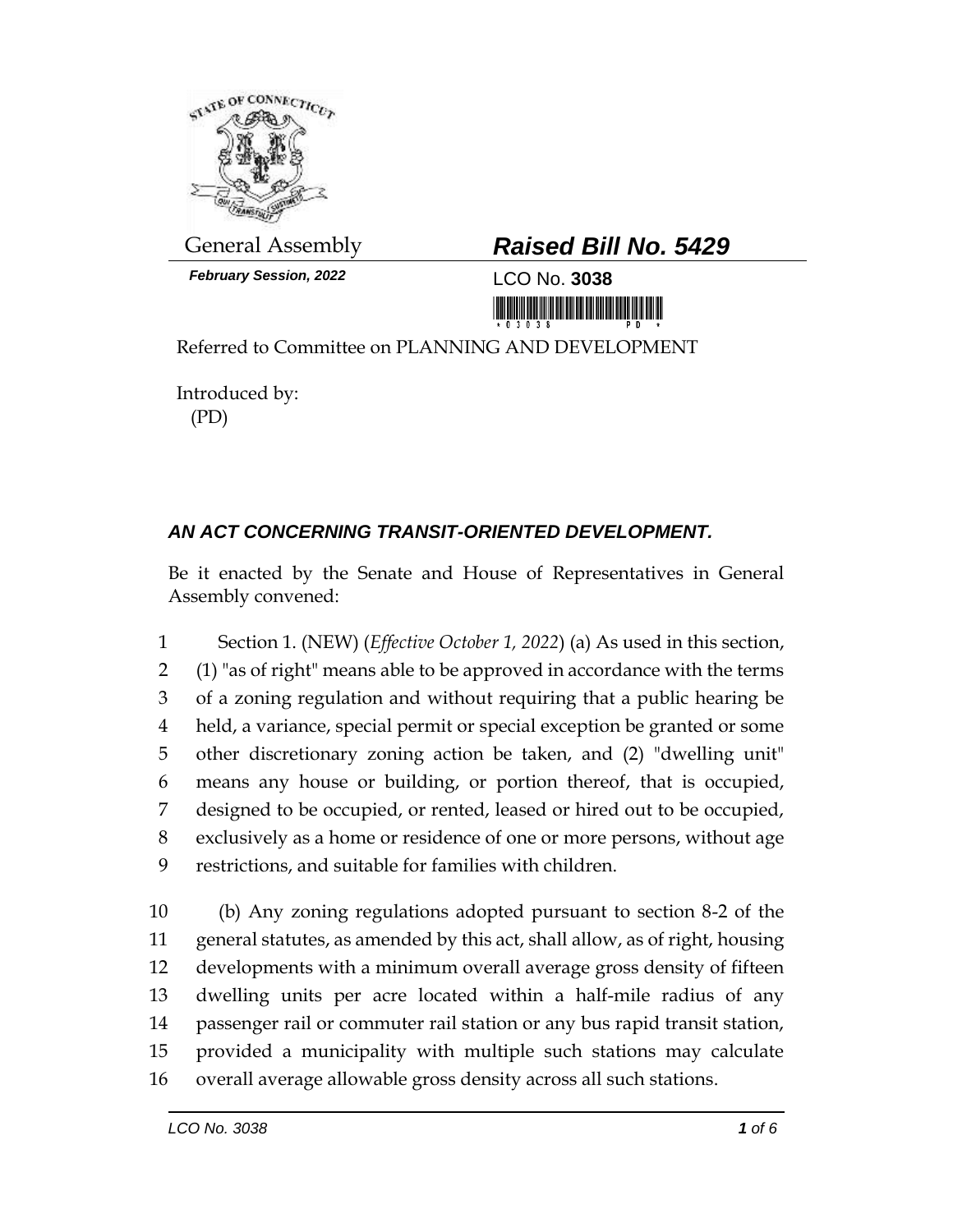(c) Any zoning regulations adopted pursuant to section 8-2 of the general statutes, as amended by this act, may impose parking requirements not to exceed one parking spot for any studio or one- bedroom dwelling unit, and two parking spots for each dwelling unit that contains two or more bedrooms for any housing development with a minimum overall average gross density of at least fifteen dwelling units per acre located within a half-mile radius of any passenger rail or commuter rail station or any bus rapid transit station.

 (d) The following lands are exempt from the requirements of subsection (b) of this section: Roadways, railways, regulated inland wetlands and watercourses areas, steep slopes of fifteen per cent or more in grade change within a single lot, ledges, special flood hazard areas defined by the Federal Emergency Management Agency, wetlands defined in section 22a-29 of the general statutes, public parkland, land subject to conservation or preservation restrictions as defined in section 47-42a of the general statutes, coastal resources protected by the Connecticut Coastal Management Act, areas necessary for the protection of drinking water supplies, areas identified as likely to be inundated during a thirty-year flood event by the Connecticut Institute for Resilience and Climate Adaptation pursuant to the institute's responsibilities to conduct sea level change scenarios pursuant to subsection (b) of section 25-68o of the general statutes, and areas that are not served by water and sewer infrastructure.

 (e) Any development permitted pursuant to subsection (b) of this section, which includes six or more dwelling units on one lot, shall set aside not less than ten per cent of the dwelling units in a manner that meets the requirements of (1) assisted housing as defined in section 8- 30g of the general statutes, or (2) affordable housing as defined in section 8-30g of the general statutes. Any municipality may provide for incentives, including, but not limited to, higher density development standards, for developers that include assisted housing, as defined in section 8-30g of the general statutes, in any such development.

(f) The as of right permit application and review process for approval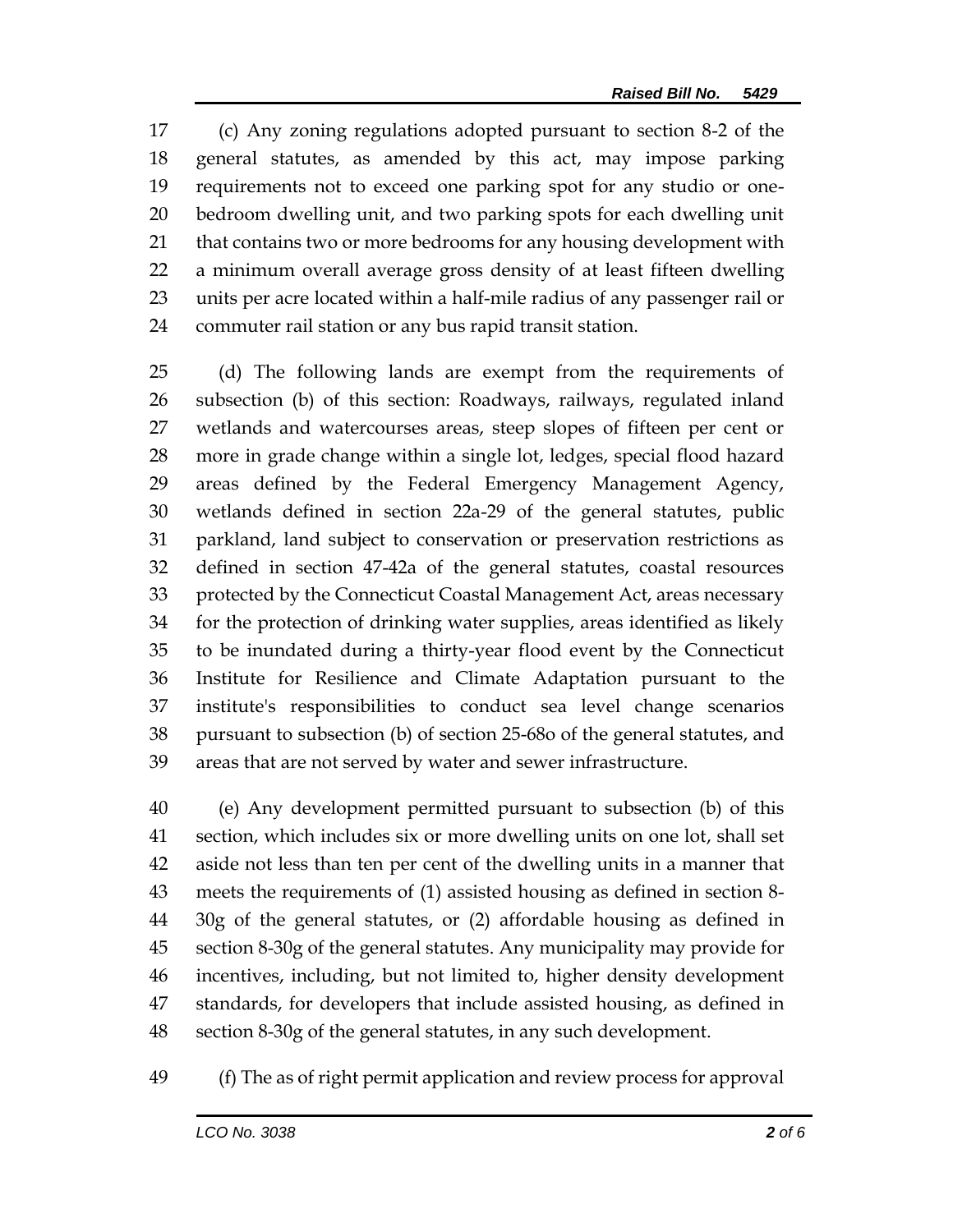of housing described in this section shall require that a decision on any such application be rendered not later than sixty-five days after receipt of such application by the applicable zoning official, except that an applicant may consent to one or more extensions of not more than an additional sixty-five days for each such extension or may withdraw such application.

 (g) If a municipality fails to adopt new regulations or amend existing regulations to comply with the provisions of this section prior to October 1, 2022, any such noncompliant existing regulation shall be void and such municipality shall approve or deny applications in accordance with the requirements of this section until such municipality adopts or amends a regulation in compliance with the provisions of this section.

 (h) No municipality shall (1) use or impose standards to discourage through unreasonable costs or delays the development of housing developments described in this section, or (2) condition the approval of such housing developments on the correction of a nonconforming use, structure or lot.

 Sec. 2. Subsection (d) of section 8-2 of the 2022 supplement to the general statutes is repealed and the following is substituted in lieu thereof (*Effective October 1, 2022*):

 (d) Zoning regulations adopted pursuant to subsection (a) of this section shall not:

 (1) Prohibit the operation of any family child care home or group child care home in a residential zone;

 (2) (A) Prohibit the use of receptacles for the storage of items designated for recycling in accordance with section 22a-241b or require that such receptacles comply with provisions for bulk or lot area, or similar provisions, except provisions for side yards, rear yards and front yards; or (B) unreasonably restrict access to or the size of such receptacles for businesses, given the nature of the business and the volume of items designated for recycling in accordance with section 22a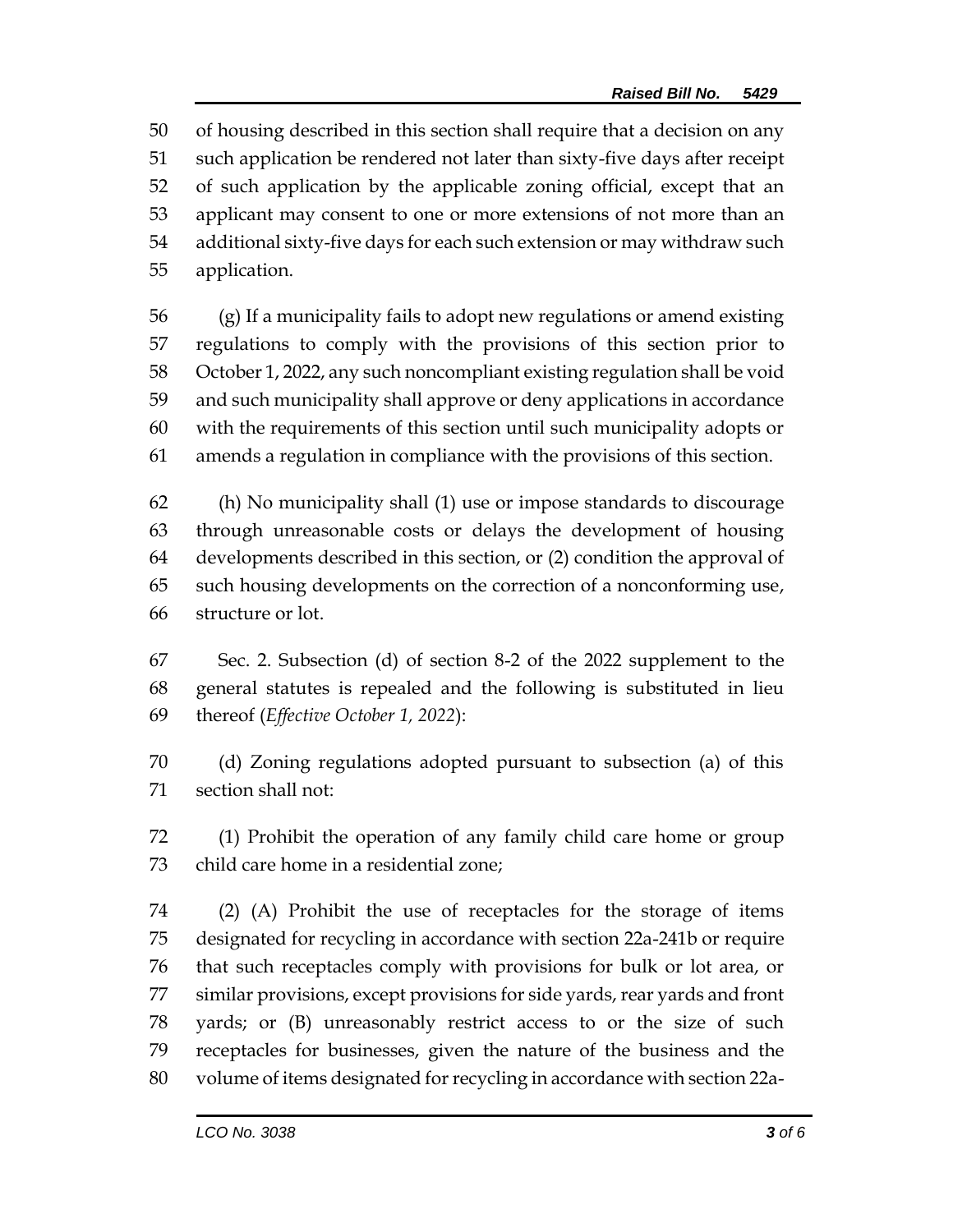241b, that such business produces in its normal course of business, provided nothing in this section shall be construed to prohibit such regulations from requiring the screening or buffering of such receptacles for aesthetic reasons;

 (3) Impose conditions and requirements on manufactured homes, including mobile manufactured homes, having as their narrowest dimension twenty-two feet or more and built in accordance with federal manufactured home construction and safety standards or on lots containing such manufactured homes, including mobile manufactured home parks, if those conditions and requirements are substantially different from conditions and requirements imposed on (A) single- family dwellings; (B) lots containing single-family dwellings; or (C) multifamily dwellings, lots containing multifamily dwellings, cluster developments or planned unit developments;

 (4) (A) Prohibit the continuance of any nonconforming use, building or structure existing at the time of the adoption of such regulations; (B) require a special permit or special exception for any such continuance; (C) provide for the termination of any nonconforming use solely as a result of nonuse for a specified period of time without regard to the intent of the property owner to maintain that use; or (D) terminate or deem abandoned a nonconforming use, building or structure unless the property owner of such use, building or structure voluntarily discontinues such use, building or structure and such discontinuance is accompanied by an intent to not reestablish such use, building or structure. The demolition or deconstruction of a nonconforming use, building or structure shall not by itself be evidence of such property owner's intent to not reestablish such use, building or structure;

 (5) Prohibit the installation, in accordance with the provisions of section 8-1bb, of temporary health care structures for use by mentally or physically impaired persons if such structures comply with the provisions of said section, unless the municipality opts out in accordance with the provisions of subsection (j) of said section;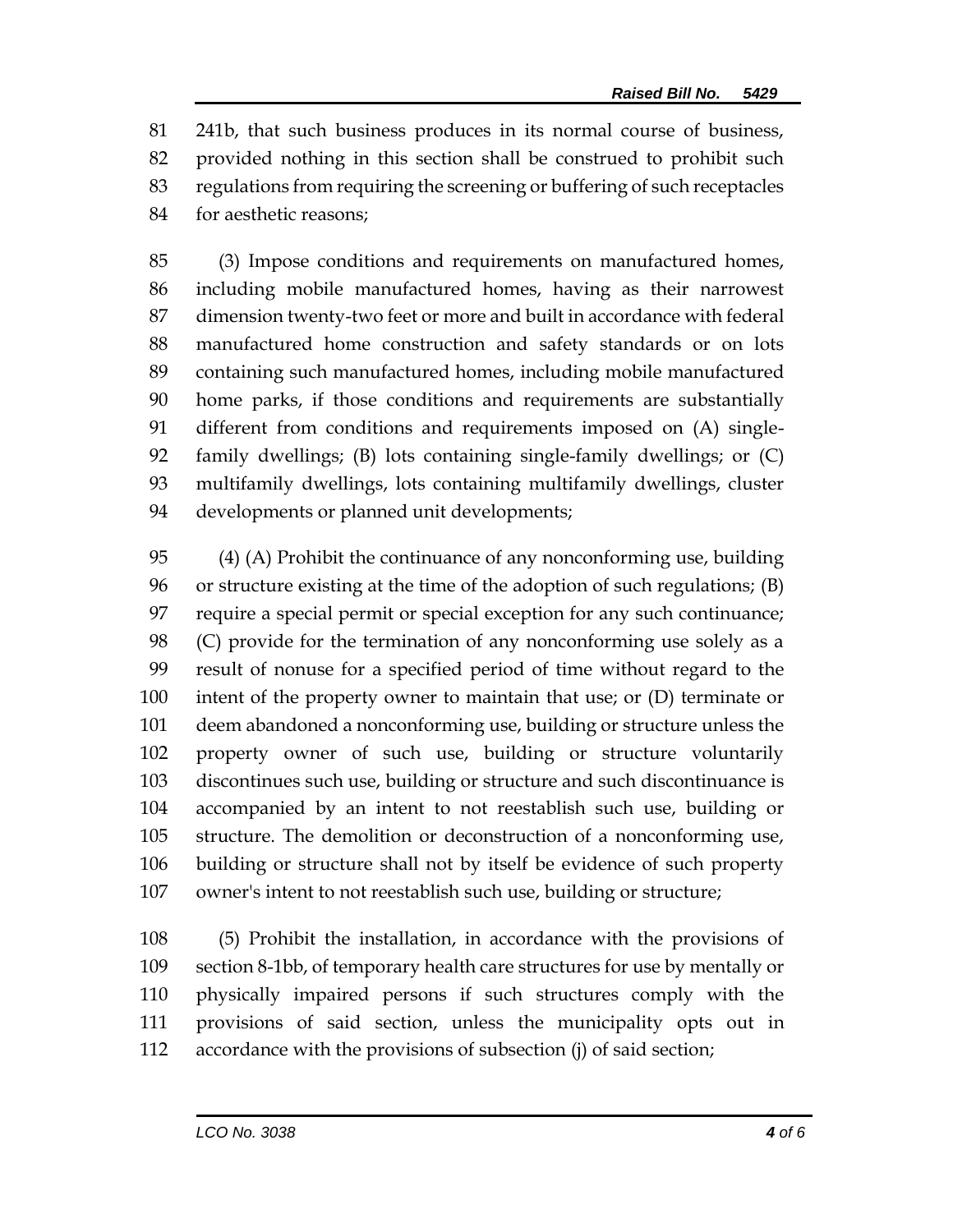(6) Prohibit the operation in a residential zone of any cottage food operation, as defined in section 21a-62b;

 (7) Establish for any dwelling unit a minimum floor area that is greater than the minimum floor area set forth in the applicable building, housing or other code;

 (8) Place a fixed numerical or percentage cap on the number of dwelling units that constitute multifamily housing over four units, middle housing or mixed-use development that may be permitted in the municipality;

 (9) Require more than one parking space for each studio or one- bedroom dwelling unit or more than two parking spaces for each dwelling unit with two or more bedrooms, unless the municipality opts out in accordance with the provisions of section 8-2p; **[**or**]**

 (10) Be applied to deny any land use application, including for any site plan approval, special permit, special exception or other zoning approval, on the basis of (A) a district's character, unless such character is expressly articulated in such regulations by clear and explicit physical standards for site work and structures, or (B) the immutable characteristics, source of income or income level of any applicant or end user, other than age or disability whenever age-restricted or disability-restricted housing may be permitted; **[**.**]** or

(11) Prohibit the as of right development of housing developments

with a minimum overall average gross density of fifteen dwelling units

per acre that are located within a half-mile radius of any passenger rail

or commuter rail station or any bus rapid transit station, in accordance

with the provisions of section 1 of this act.

This act shall take effect as follows and shall amend the following sections: Section 1 *October 1, 2022* New section Sec. 2 *October 1, 2022* 8-2(d)